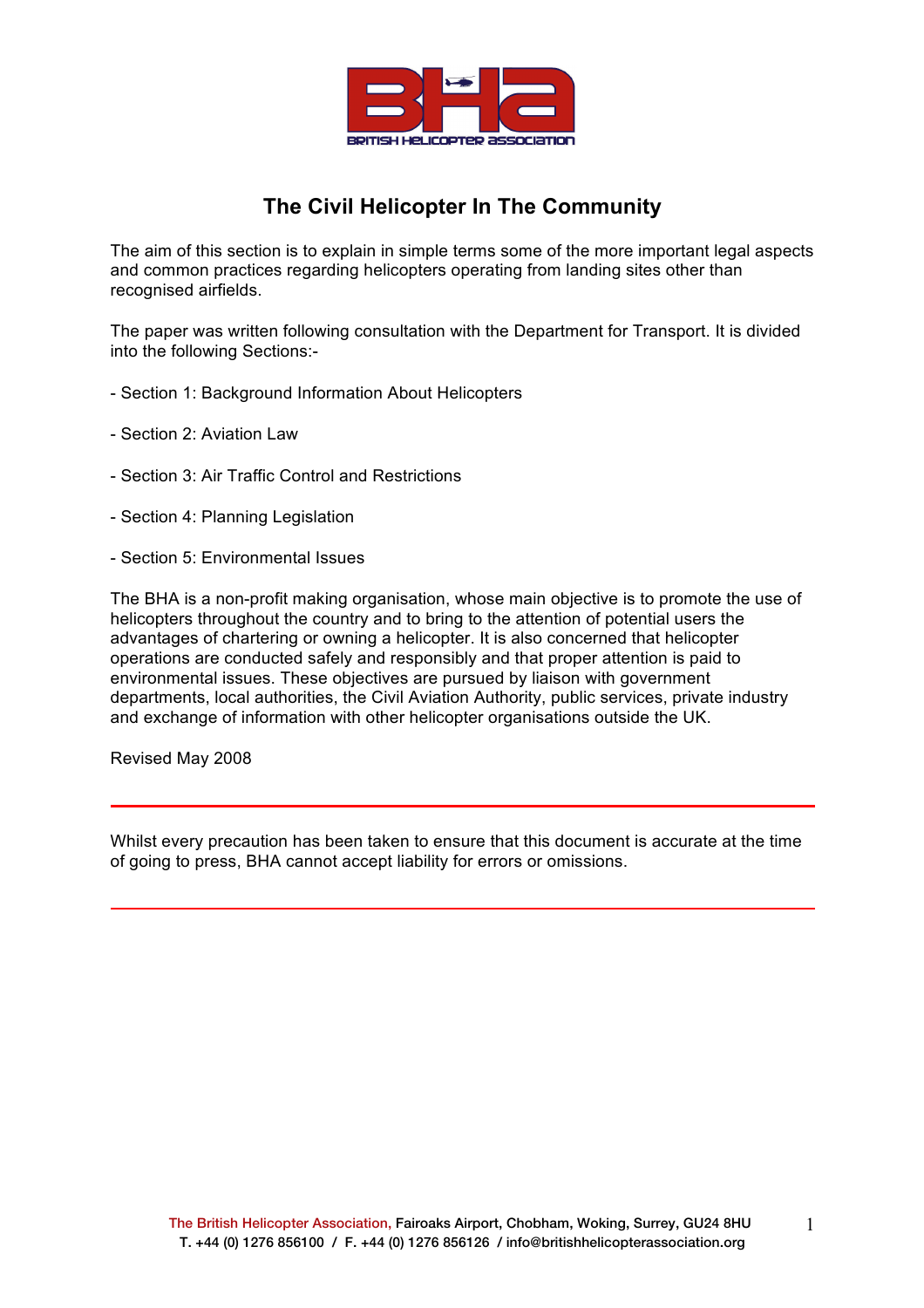

# **TABLE OF CONTENTS**

# **SECTION 1 - BACKGROUND INFORMATION ABOUT HELICOPTERS**

| 1.1 | Introduction                                   |
|-----|------------------------------------------------|
| 1.2 | <b>Helicopter Philosophy</b>                   |
| 1.3 | Power Plants - Piston/Turbine Engines          |
| 1.4 | Safety - Autorotation                          |
| 1.5 | <b>Twin Engined Helicopters</b>                |
| 1.6 | <b>Helicopter Flight Manual</b>                |
| 1.7 | Taking Off and Landing from Ground Level Sites |
| 1.8 | Taking Off and Landing from Elevated Sites     |

# **SECTION 2 - AVIATION LAW**

| 2.1           | Civil Aviation Act 1982 and the Air Navigation Order 2000 |
|---------------|-----------------------------------------------------------|
| 2.2           | <b>Basic Principles of Safety</b>                         |
| $ 2.3\rangle$ | Low Flying                                                |
| 2.4           | Saving of Life                                            |
| 2.5           | Military Helicopters                                      |
| 2.6           | Police Operations                                         |

# **SECTION 3 - AIR TRAFFIC CONTROL AND RESTRICTIONS**

| l3.1    | Controlled Airspace        |
|---------|----------------------------|
| $3.2\,$ | Air Traffic Zones          |
| 3.3     | <b>Restricted Airspace</b> |
| 3.4     | <b>Helicopter Routes</b>   |

# **SECTION 4 - PLANNING LEGISLATION**

| 4.1 | Permanent Landing Sites                            |
|-----|----------------------------------------------------|
| 4.2 | Planning Applications for Helicopter Landing Sites |
| 4.3 | Temporary Landing Sites                            |
| 4.4 | <b>Private Landing Sites</b>                       |

2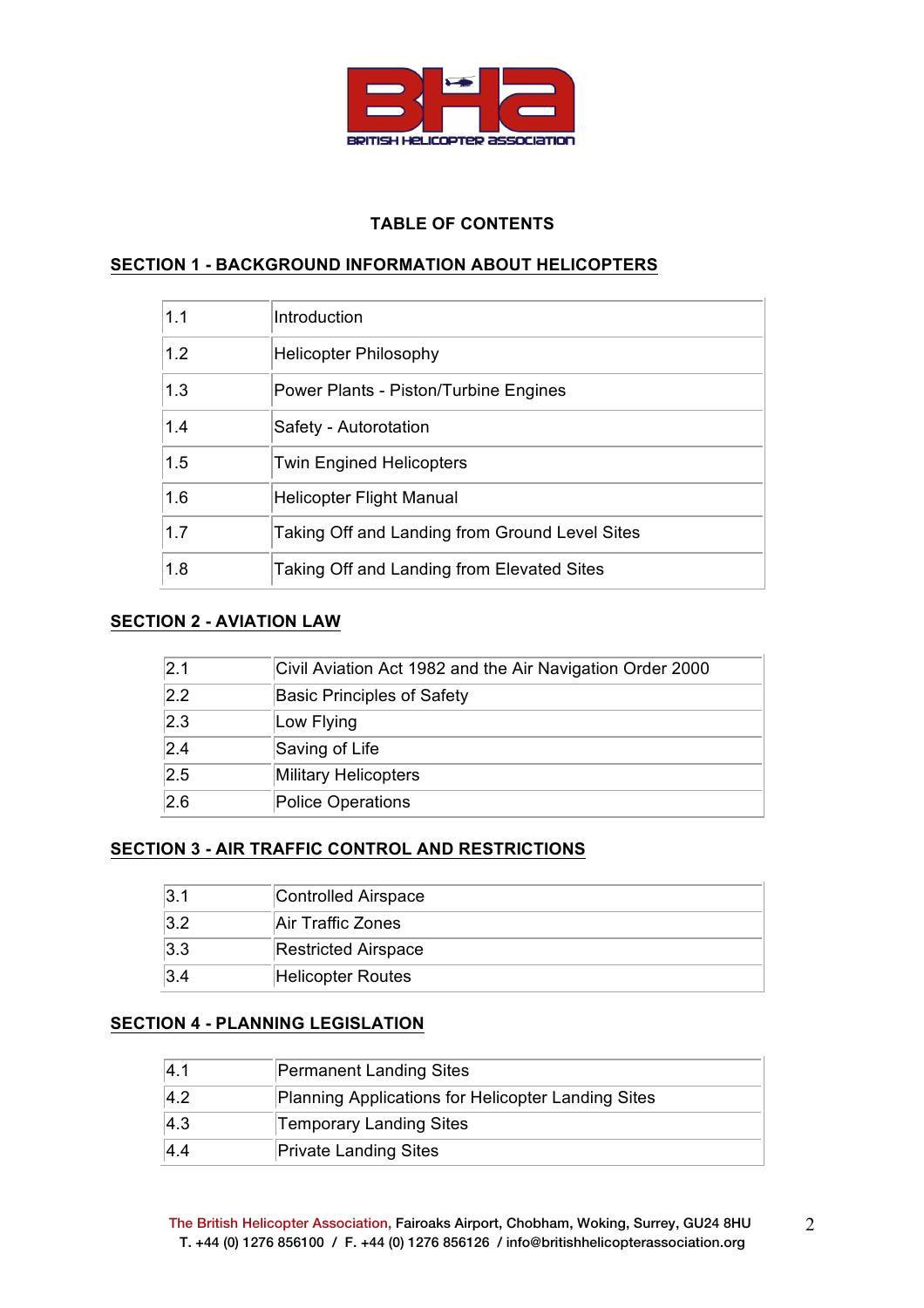

# **SECTION 5 - ENVIRONMENTAL ISSUES**

| 5.1 | Noise Made By Helicopters In Flight - Civil Aviation Act 1982 |
|-----|---------------------------------------------------------------|
| 5.2 | Noise At The Heliport/Helipad                                 |
| 5.3 | <b>Helicopter Noise Certification</b>                         |
| 5.4 | Methods of Measuring Helicopter Noise                         |
| 5.5 | <b>Control of Aircraft Noise</b>                              |
| 5.6 | Some Comments on Helicopter Noise                             |
| 5.7 | Complaints about Helicopter Operations and Noise              |

**APPENDIX A** Extract from the Navigation Order (Noise Certification) Order 1990

**APPENDIX B** Pilot's Code of Conduct

**APPENDIX C** Pilot's Code of Conduct for Aerial Photography and similar Aerial Work Flights Over Congested Areas

**APPENDIX D** Guidelines for Helicopter Operations in National Parks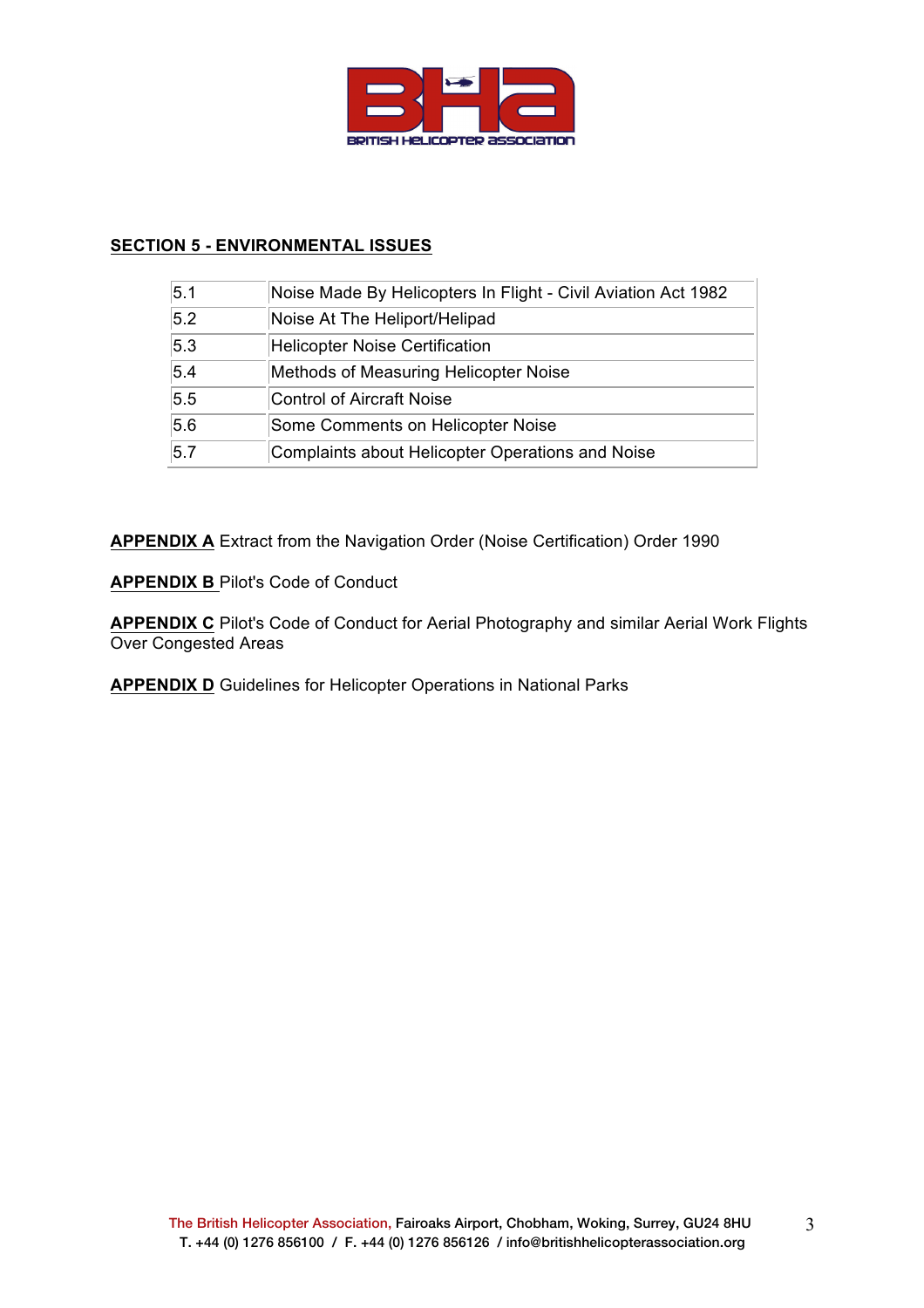

# **SECTION 1 - BACKGROUND INFORMATION ABOUT HELICOPTERS**

### **1.1 Introduction**

Since the late 1960's there has been a steady, if not always uniform, increase in the number of private and commercial helicopters in the United Kingdom. The growth in the use of helicopters in support of the Off-shore Energy Industry in the 1970s and 1980s and a more recent increase in helicopter operations by the emergency services has resulted in the UK Civil Aircraft Register reaching a total of some 1100 helicopters by the middle of 2003. The UK civil fleet is the fifth largest in the World.

To enable the reader to have a better appreciation about some of the technicalities in the latter sections of this paper, the following background information may be of assistance.

### **1.2 Helicopter Philosophy**

A conventional fixed wing aircraft of similar seating capacity is likely to be faster and cheaper, in terms of both capital and operating costs, than a helicopter. However, one of the disadvantages of a fixed wing aircraft is that it is restricted to using prepared airfields which by their very nature require considerable amounts of expensive land. Furthermore, airfields are not always sited at locations where the air traveller wishes to go and their limited number can also cause congestion resulting in delays at major centres.

In contrast, the helicopter does not require an expensive infra-structure and what it may lose by way of speed and cost it makes up in flexibility by providing door to door service for its users without having to depend on conventional airfields.

The compactness of the United Kingdom with its main cities, manufacturing and financial centres all relatively close together, plus a radial surface transportation system of motorways and railways emanating from London, makes the helicopter an ideal business tool.

In exactly the same way that local businesses depend upon cars, vans and trucks to meet their transport needs, many large and small business concerns are becoming more reliant upon private air travel to give the kind of mobility they require to make them more efficient and competitive. This becomes more relevant as the road system, including motorways, becomes more congested.

### **1.3 Power Plants - Piston/Turbine Engines**

In general terms small helicopters with capacities of up to 3 seats are powered by air cooled piston engines using AVGAS (aviation petrol). However, since the mid-1960's, almost all the larger helicopters are powered by one or more gas-turbine engines. They are known as turbo-shaft power plants. The gas-turbine engine can produce greater power at less weight and, since they are more efficient, they are much quieter than piston aircraft engines with comparable power outputs.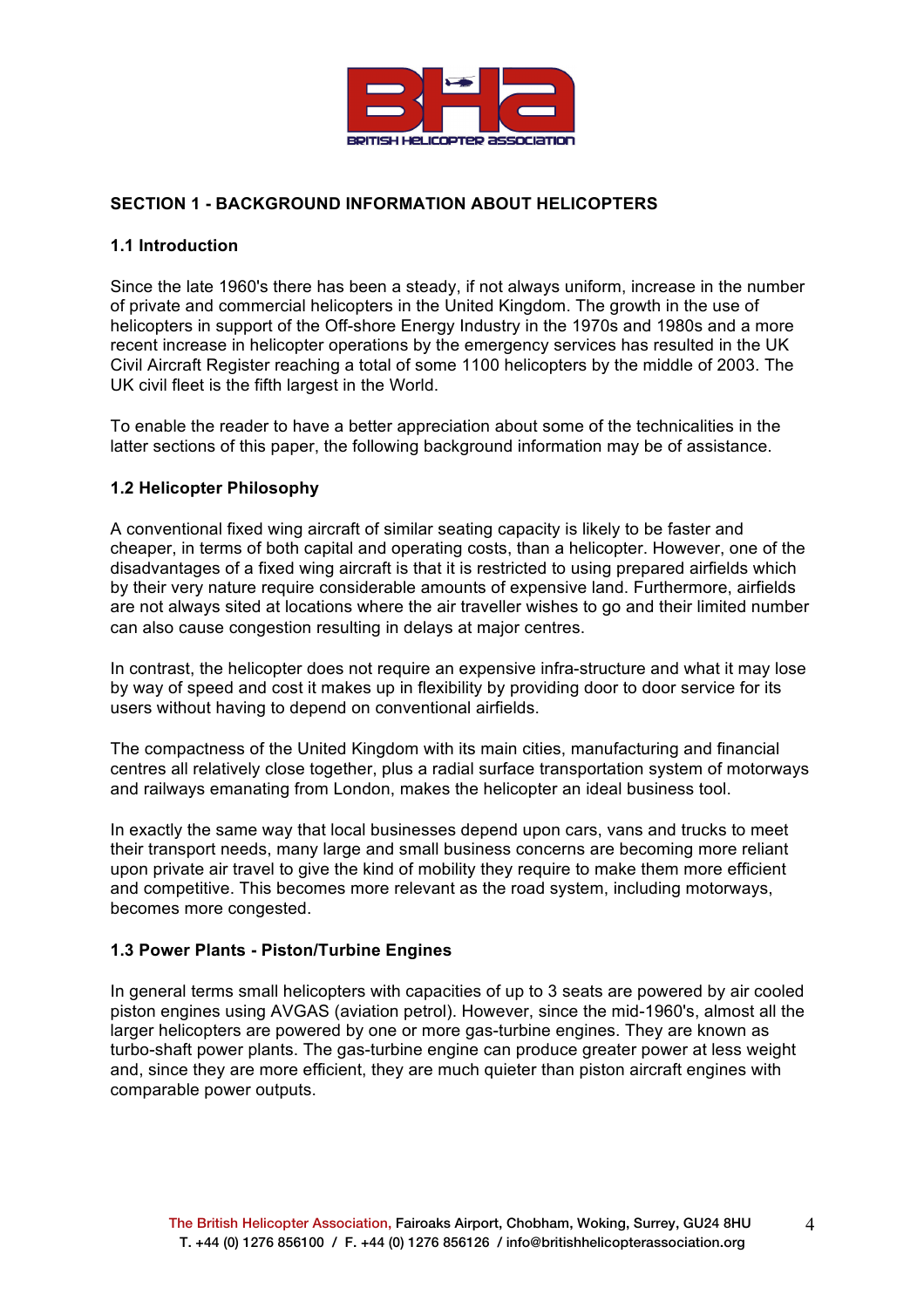

### **1.4 Safety - Autorotation**

If a fixed wing airplane is compelled to make a forced landing in the event of engine failure or other emergency, the chances are fairly high that it will be unable to reach a suitable airfield. The helicopter on the other hand, because of its inherent flexibility, is able to auto rotate to safety. With no power applied, the helicopter windmills down like a sycamore seed and, using the kinetic energy built up in the rotor system, is able to achieve a safe controllable landing using a very small area on the ground.

The ability to auto rotate is one of the fundamental airworthiness requirements laid down by the Civil Aviation Authority and all types of helicopter have to prove this before they are permitted to fly. In addition, all pilots are required to master this technique and, in particular, pilots of commercial single engine helicopters have to demonstrate their proficiency every six months.

# **1.5 Twin Engine Helicopters**

All the helicopters used for support of the off-shore energy industry in the North Sea, as well as a significant number of those employed overland, are equipped with two engines. This does not mean that they have two main rotor systems (although uniquely, in this country, the RAF Chinook does have two main rotors and two engines). In essence the two engines are harnessed in tandem and drive a main gear box which in turn drives both the main and tail rotors.

In normal level flight both engines operate at cruise power; but in the event of one of them failing the other automatically increases power and is able to maintain the helicopter in flight, albeit with a reduced performance.

### **1.6 Helicopter Flight Manual**

Each type of helicopter has a Flight Manual which is compiled by the helicopter manufacturer and, apart from technical data, it contains information about operational and flying techniques. The Flight Manual forms the basis of the Certificate of Airworthiness issued by the Civil Aviation Authority (CAA). Amongst the data are the criteria for taking off and landing, including approved rates of climb and descent, as well as the minimum size of a landing site. From this data the pilot is able to calculate whether a particular landing site is acceptable.

# **1.7 Taking Off and Landing from Ground Level Sites**

Because each type of helicopter has different performance characteristics it is not possible to be precise about the exact requirements for a landing site but, as a general guide, a flat area of ground about the size of two tennis courts should be adequate to take the smaller types. If possible helicopters should be able to take-off and make their approach into wind. There should also be no obstructions in the immediate vicinity of take-off and approach paths e.g. trees, power lines, buildings etc. It is the pilot's responsibility to ensure that the layout of a landing site is within the performance capability of his or her helicopter.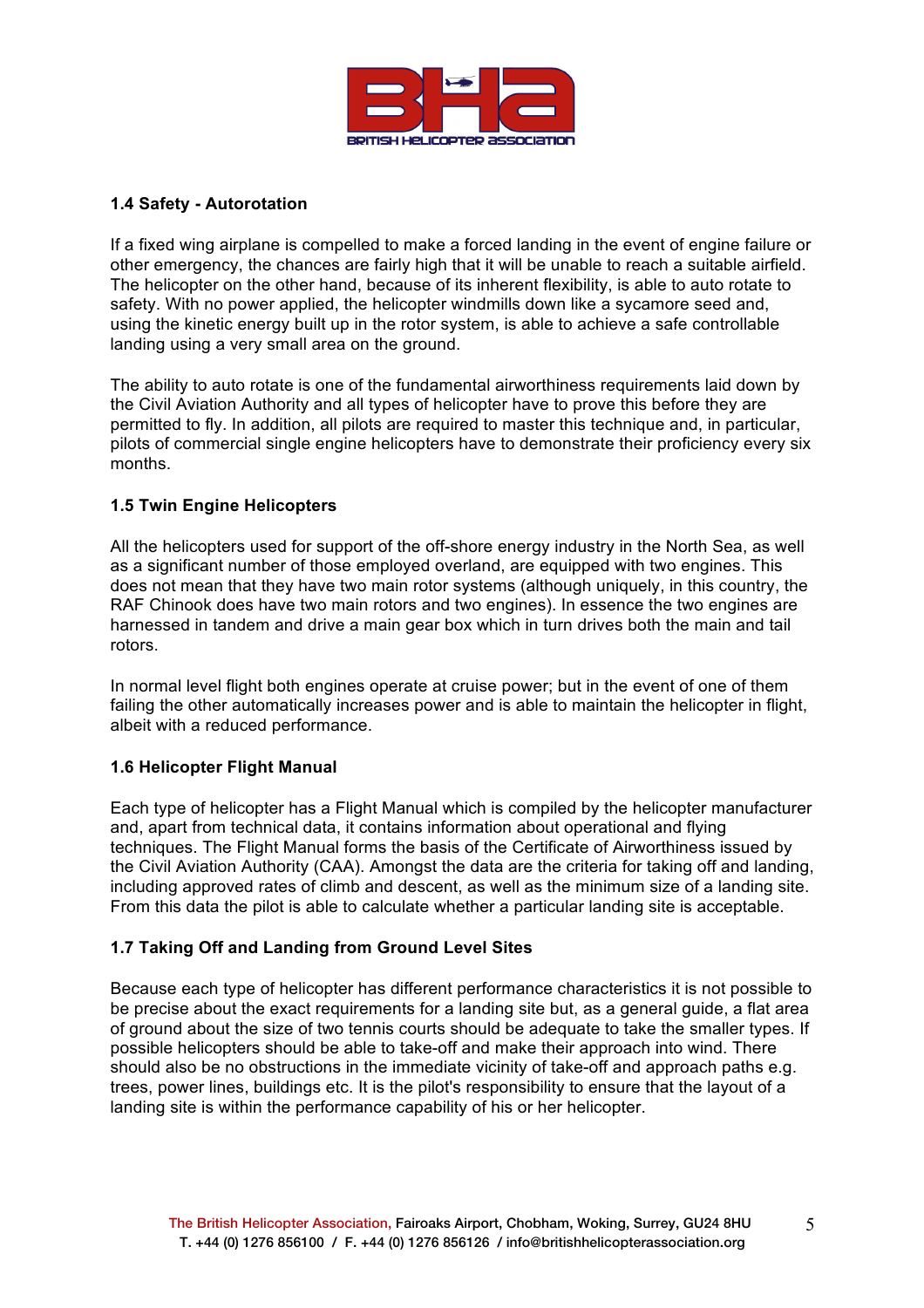

# **1.8 Taking Off and Landing from Elevated Sites**

Special safety criteria are applied to operations from roof tops and elevated sites. This is because most of these are located in busy city centres where there is a need to give greater protection to persons and property compared with a landing site located in the open countryside.

For a start, only twin engine helicopters are allowed to operate from elevated sites. Furthermore, they have to be certificated by the CAA that they meet certain performance standards, known as Class 1. This in effect means that should an engine fail at any stage of flight the helicopter can either land safely on the elevated site or else fly safely away using the remaining engine. The most critical time for a helicopter operating under these conditions is immediately after take-off. However, flying techniques covering the loss of an engine have to be proved by the manufacturer to the satisfaction of the CAA before this type of operation can be approved for inclusion in the Flight Manual.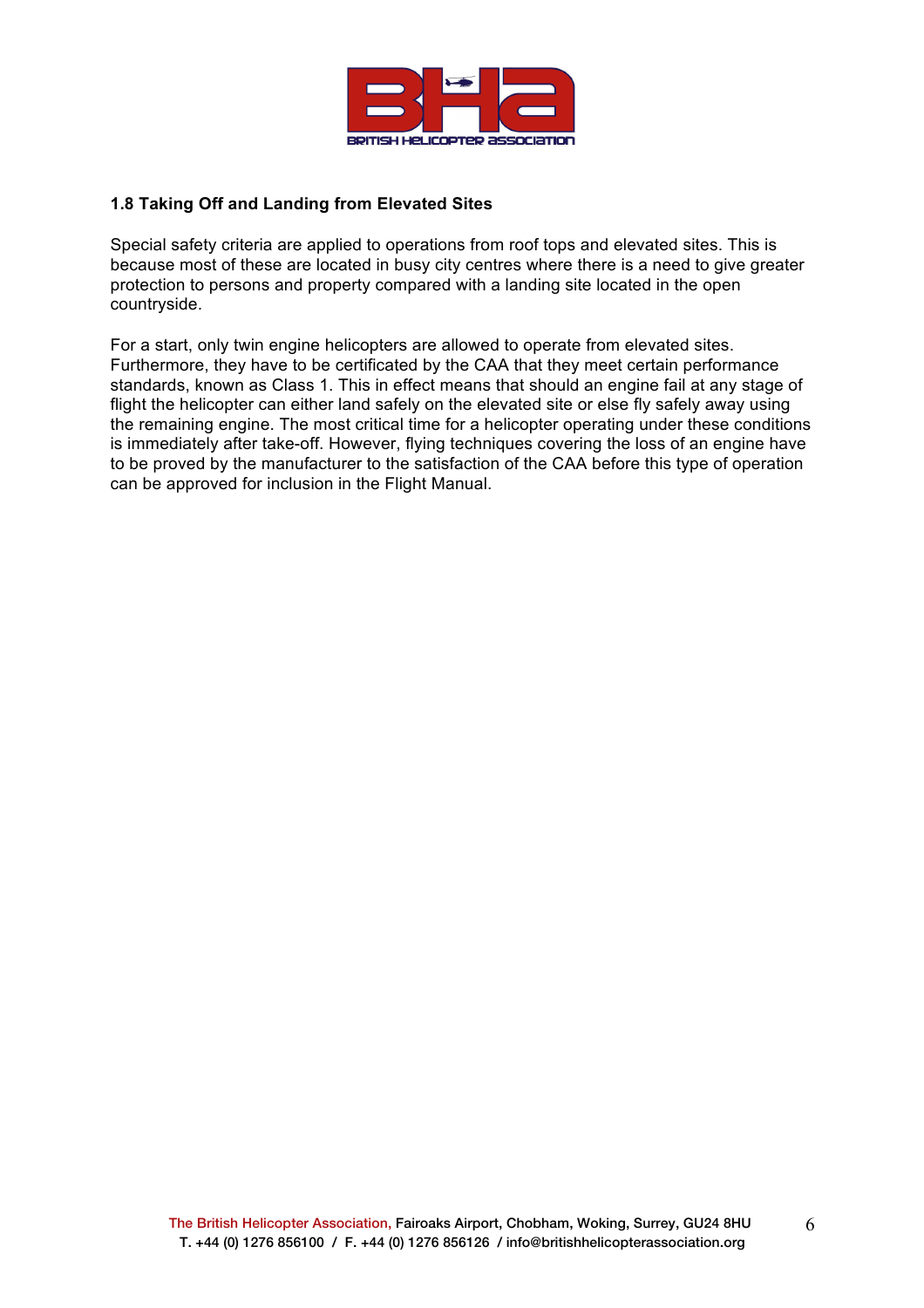

# **SECTION 2 - AVIATION LAW**

# **2.1 Civil Aviation Act 1982 and the Air Navigation Order 2000**

The conduct of civil aviation in the United Kingdom is currently set out in the Civil Aviation Act 1982. The enabling document under which powers are delegated to the Civil Aviation Authority is the Air Navigation Order 2000 (ANO). The latter is amended from time to time and contains the precise detail of how flights are to be conducted by all types of aircraft, including helicopters, in the United Kingdom.

The prime purpose of the ANO is safety and UK standards are regarded as some of the highest in the world. Copies of the ANO can be obtained from the CAA's publication agents,

The Stationery Office: (http://www.tsoshop.co.uk/bookstore.asp?FO=1195828&trackid=000372).

### **2.2 Basic Principles of Safety**

The ANO sets out certain basic safety principles which may be summarised as follows:-

#### • **First Priority**

No aircraft may be operated in such a way that, even if an engine fails, third parties on the ground are put at risk.

### • **Second Priority**

If there are fare paying passengers on board an aircraft, the operator is required to ensure that certain mandatory safety standards are met to ensure that risk of injury to passengers is minimised.

### • **Third Priority**

In the case of private pilots the CAA ensures that minimum standards in respect of flying training, licensing, construction and maintenance are met.

The CAA, through departments such as the Flight Operations Inspectorate, General Aviation Department, Aerodrome and Air Traffic Standards and the Air Regulation Enforcement and Investigations Branch, ensure that the requirements of the ANO are met. Offenders may be successfully prosecuted, but are more often warned as to their future conduct.

### **2.3 Low Flying**

Low flying is clearly an issue which lies at the heart of The Civil Helicopter in the Community. The low flying rules which affect helicopter operations can be found in Rule 5 of Section II of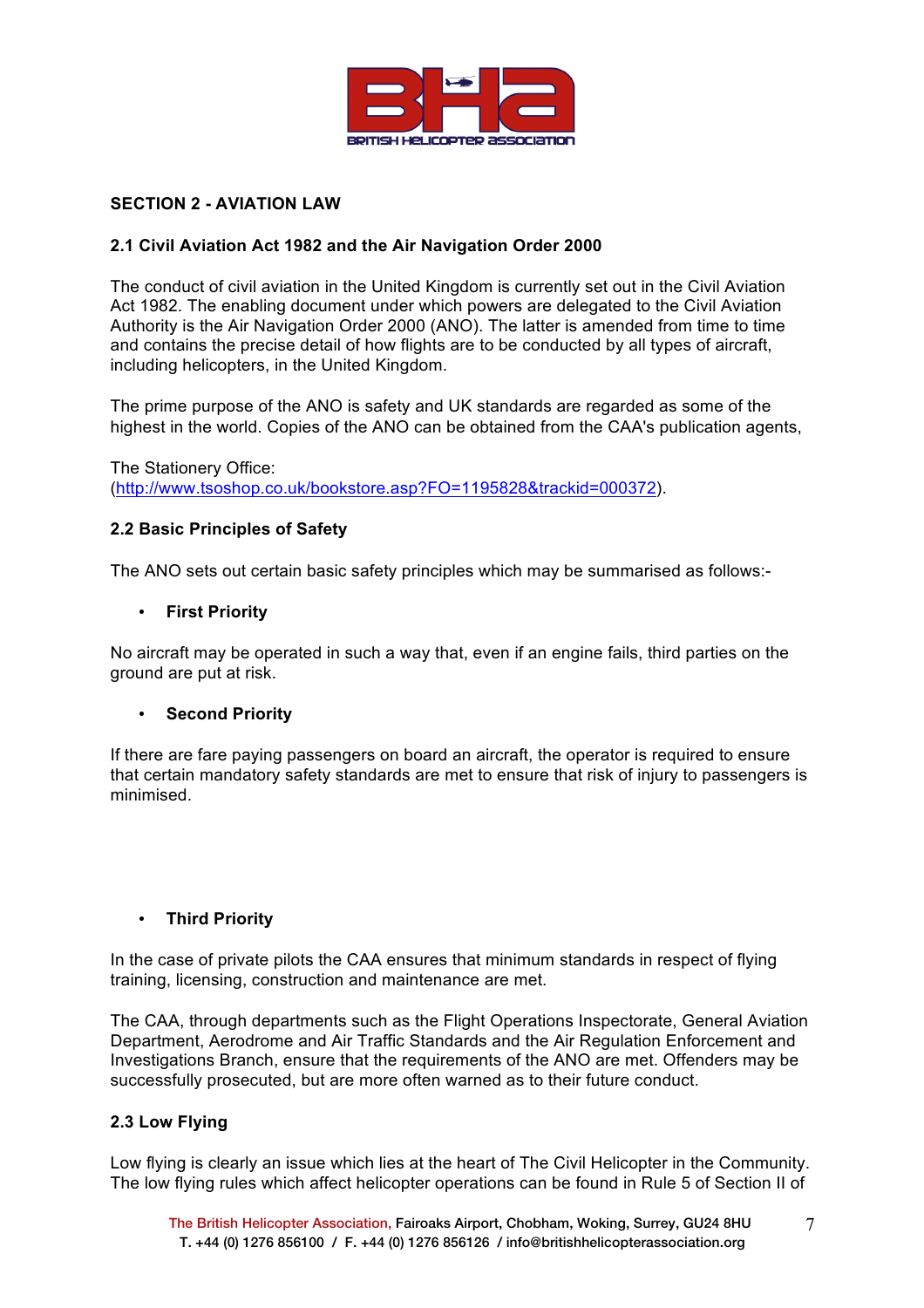

the Schedule to the Rules of the Air Regulations 1996, SI 1996/1396 made pursuant to Article 84(1) of the ANO. These rules may be summarised as follows:-

"A helicopter shall not fly below such a height as would enable it to alight without danger to persons or property on the surface, in the event of an engine failure."

This is the most important rule as it directly affects safety and the CAA, which may give dispensations in certain circumstances to the other low flying rules, cannot grant variations to this one.

"Unless a helicopter is taking off or landing in accordance with normal aviation practice, no helicopter may fly closer than 500 feet to any person, vessel, vehicle or structure."

This rule is sometimes referred to as the `500 foot Rule', but for the present the word 'closer' is used and not 'lower than'; thus flight over open moorland, for example at 200 feet, is legal providing no person or structure is within 500 feet. (Despite this the BHA encourages all pilots to fly as high as possible consistent with the weather and other factors.) The '500 foot Rule' does not apply to police helicopters.

The other key rule, sometimes called the '1,000 foot Rule', is concerned with flights over urban and built up congested areas. It forbids helicopters from flying over congested areas of "towns or settlements" at a height below 1,000 feet above the highest fixed object within 600 metres of the helicopter. (For practical purposes this means 1100 feet above the ground (street) level, and on occasions could well be higher).

NOTE: Helicopters are exempt from the land clear rule

The ANO specifically allows the CAA to grant `exemptions' from both the '500 foot Rule' and '1,000 foot Rule' and other Rules provided the exemption is given in writing. The CAA may also lay down conditions as part of the permission. Safety is the criteria used in this respect. Examples of exemptions from the '500 foot Rule' could be aerial photography down to 200 feet - aerial application of chemicals for forestry purposes, powerline inspections and emergency air ambulance operations. Helicopters operating over aerodromes for flight test or training purposes are also exempt. Exemptions from the '1,000 foot Rule' could include the use of a landing site in a city centre, aerial photography and survey work as well as police and ambulance operations.

When a helicopter - or any aircraft - is flying in controlled airspace (see Section 3.1) the 1,000 foot rule does not apply. The pilot is required to obey the instructions of Air Traffic Control (ATC) whose prime concern is to ensure safe vertical and horizontal separation between the aircraft flying through that airspace. Helicopters and other aircraft will be allowed to fly as high as possible but in practice, particularly near the approach paths to a major airport like Heathrow, helicopters may be lower than 1,000 feet (see also Section 3.4).

For completeness there are two other Rules:-

'The Crowd Rule' - which forbids, except with permission of the CAA, flight over or within 1,000 metres of a crowd of more than 1,000 persons assembled for the purpose of witnessing or participating in an organised event and 'The Specified Area Rule' which applies to a particularly congested part of the centre of London, apart from the River Thames, and prevents helicopters from over flying unless they can land clear of the area following an engine failure and unless they have the specific permission of the CAA.

8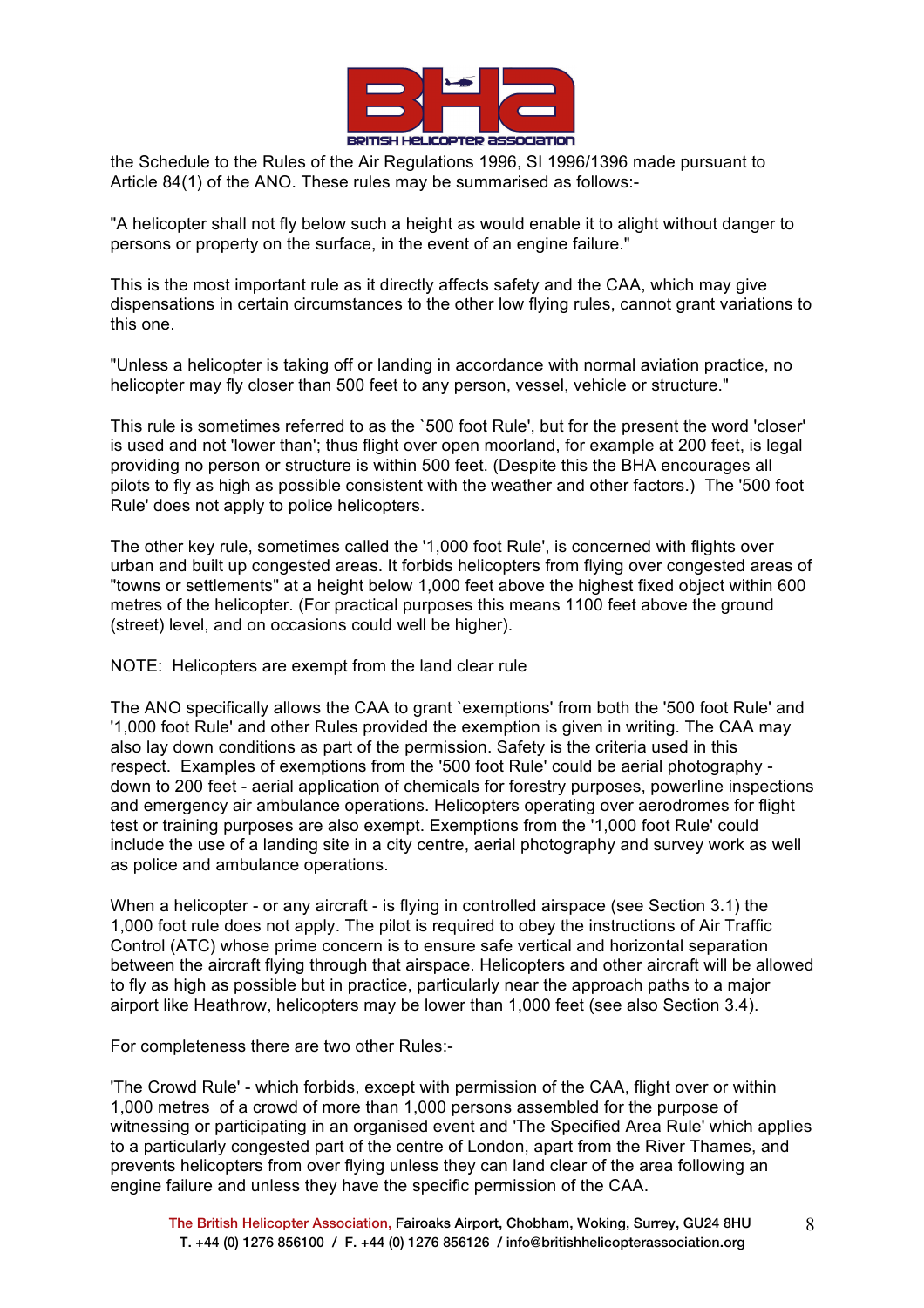

This, in effect, bars single engine helicopters, but twin engine helicopters are not affected.

# **2.4 Saving of Life**

There is only one blanket exemption from the Rules of the Air Regulations made under the ANO and this concerns flights for the purpose of saving life. The Rules provide that nothing in the rule relating to low flying shall prohibit any aircraft from flying in such a manner as is necessary for the purpose of saving life. Although this is probably not contentious, the onus of proof is placed upon the helicopter operator who may be required to justify his actions to the CAA. The increasing number of helicopters in support of conventional ambulance services is relevant in this context.

### **2.5 Military Helicopters**

Military helicopters, several hundred of which are based in the United Kingdom, are not required to comply with the same low flying regulations laid down for civil registered helicopters. The very nature of their operations may require them to fly at exceptionally low levels, sometimes a matter of a few feet over the ground or water during the day or night.

As with their civil counterparts, the military are aware of the concerns which may result from some of their operations and are willing to discuss potential problem areas. There is usually a Liaison Officer at military airfields who may be able to help and advise you.

### **2.6 Police Operations**

The ANO and Rules of the Air Regulations specifically permit helicopters to fly lower than normally permitted when working on behalf of a police authority. Most police helicopters are suitably marked and police authorities will investigate any complaints made about their operation.

### **2.7 Rescue and Fire Fighting Services (RFFS)**

Providing it is not anticipated that a Temporary Unlicensed Surface Level Landing Site (see paragraph 4.3) will be used for the purposes of public transport of passengers by more than 10 movements in any one day, specific provision of RFFS is not required.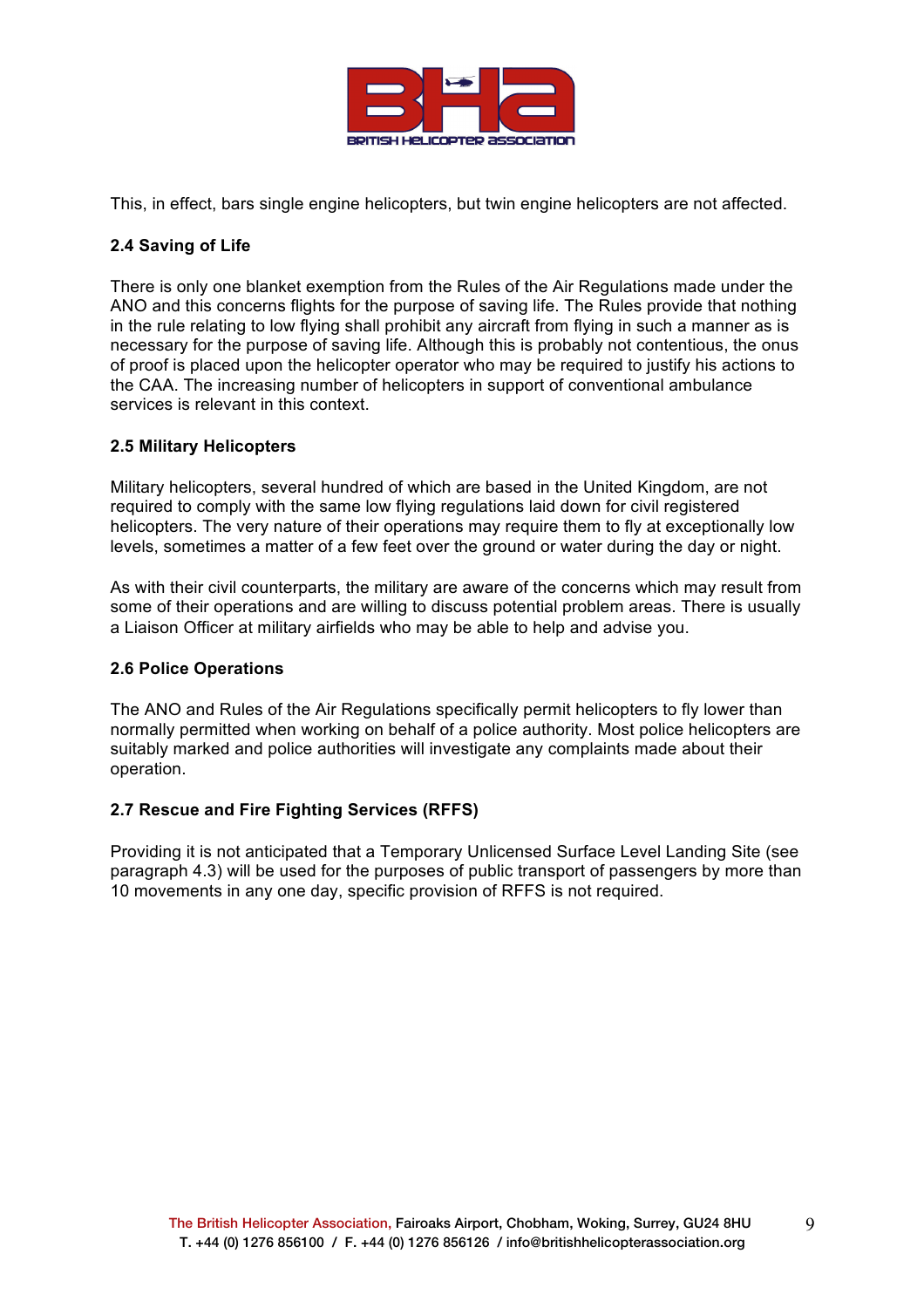

# **SECTION 3 - AIR TRAFFIC CONTROL AND RESTRICTIONS**

### **3.1 Controlled Airspace**

Contrary to popular belief, most of the low level airspace in the UK (below 2,000 feet) is uncontrolled. Although pilots invariably make contact with the nearest ATC agency for safety reasons, there is no mandatory requirement for them to do so.

Controlled airspace is established around the larger airports and pilots are required to comply with ATC instructions when flying in these areas.

#### **3.2 Air Traffic Zones**

Air Traffic Zones are established around small licensed and unlicensed aerodromes up to a radius of 2½ nautical miles from the aerodrome's datum point and they apply for the period that the aerodrome's air traffic services are available. The status of the service depends upon the qualifications of the air traffic controller.

Nevertheless, it is the duty of ATC to permit and expedite aircraft commanders' requirements and it is unusual for flying operations to be curtailed because of air traffic problems.

#### **3.3 Restricted Airspace**

The only permanent restricted airspaces over the United Kingdom are several large areas in Scotland where high density low level military activity takes place, an area in Eastern England reserved for practice by the RAF 'Red Arrows' display team, several atomic energy establishments and high security prisons, as well as some 'sensitive' dwellings and locations.

Temporary restrictions may be published from time to time by the CAA e.g. in the event of major incidents or accidents, public events and flying displays.

Perhaps surprisingly, military danger areas and military airfields, other than their Air Traffic Zones, are only advisory for civil aircraft. However, intentional intrusion into these areas without prior clearance is ill advised for obvious reasons.

#### **3.4 Helicopter Routes**

For the benefit of ATC, Helicopter Routes are sometimes established. These are normally associated with large cities which have adjacent busy international airports. London is a good example where the only heliport available (London Heliport at Battersea) is located directly underneath the flight path of aircraft approaching Heathrow's Westerly runways. The Helicopter Routes cover the whole of the London Control Zone and are chosen to ensure that adequate separation standards are maintained between helicopters and aircraft using **Heathrow** 

Furthermore, the helicopter routes have been selected to enable helicopters to fly over as many open areas as possible. Apart from environmental considerations, the routes allow pilots to comply with the low flying rules.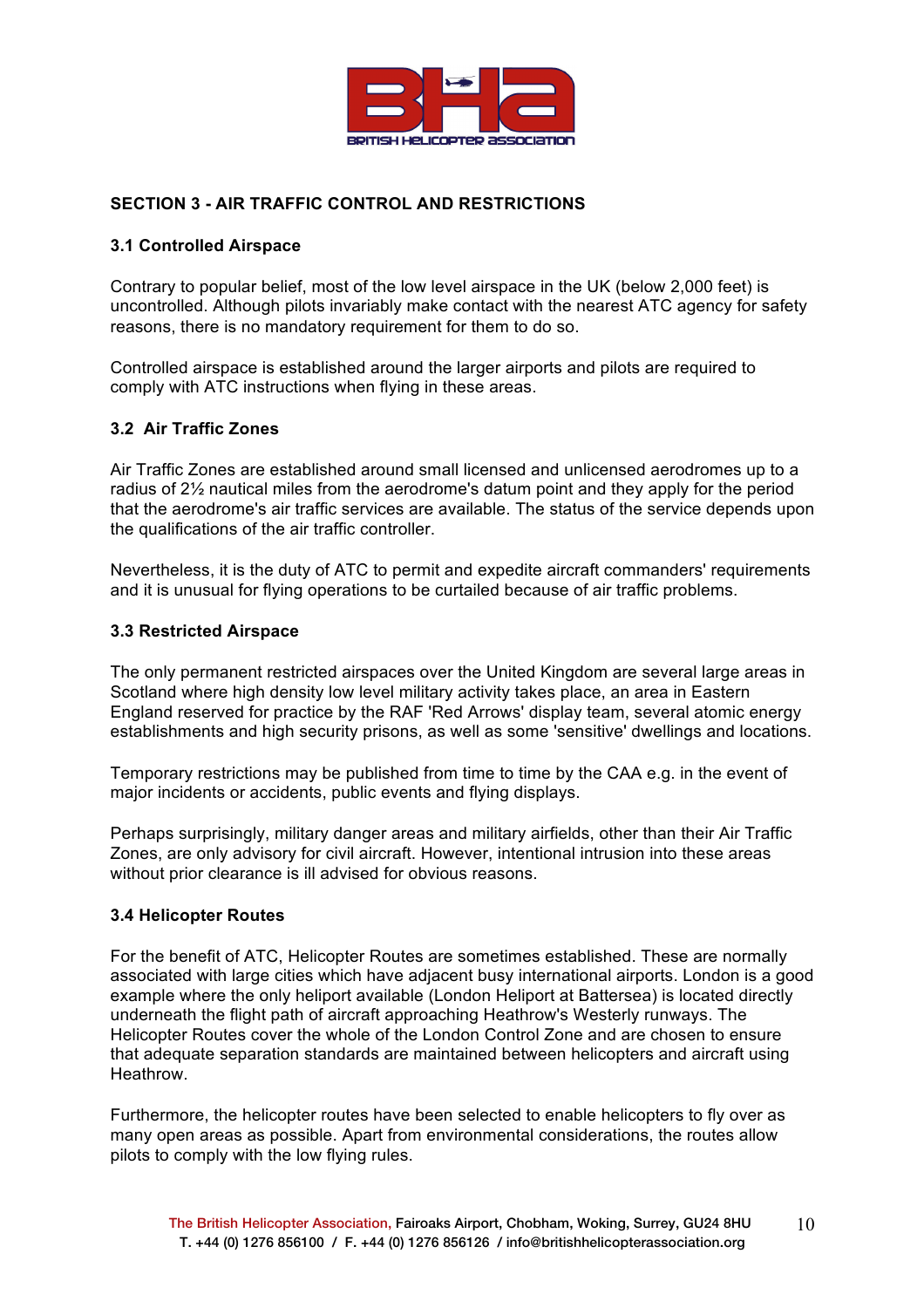

However, as already mentioned in Section 2.3, the '1,000 foot Rule' does not apply to the helicopter routes because they are within controlled airspace.

Use of helicopter routes is not mandatory and provided the pilot is able to comply with the law, he or she is free to request the route of his choice from ATC. In practice however, and specifically within the London Control Zone, single engined helicopters usually do follow the routes except to the extreme West. Many twin engined helicopters route direct; this has the advantage that they can clear the area quicker and at a higher level.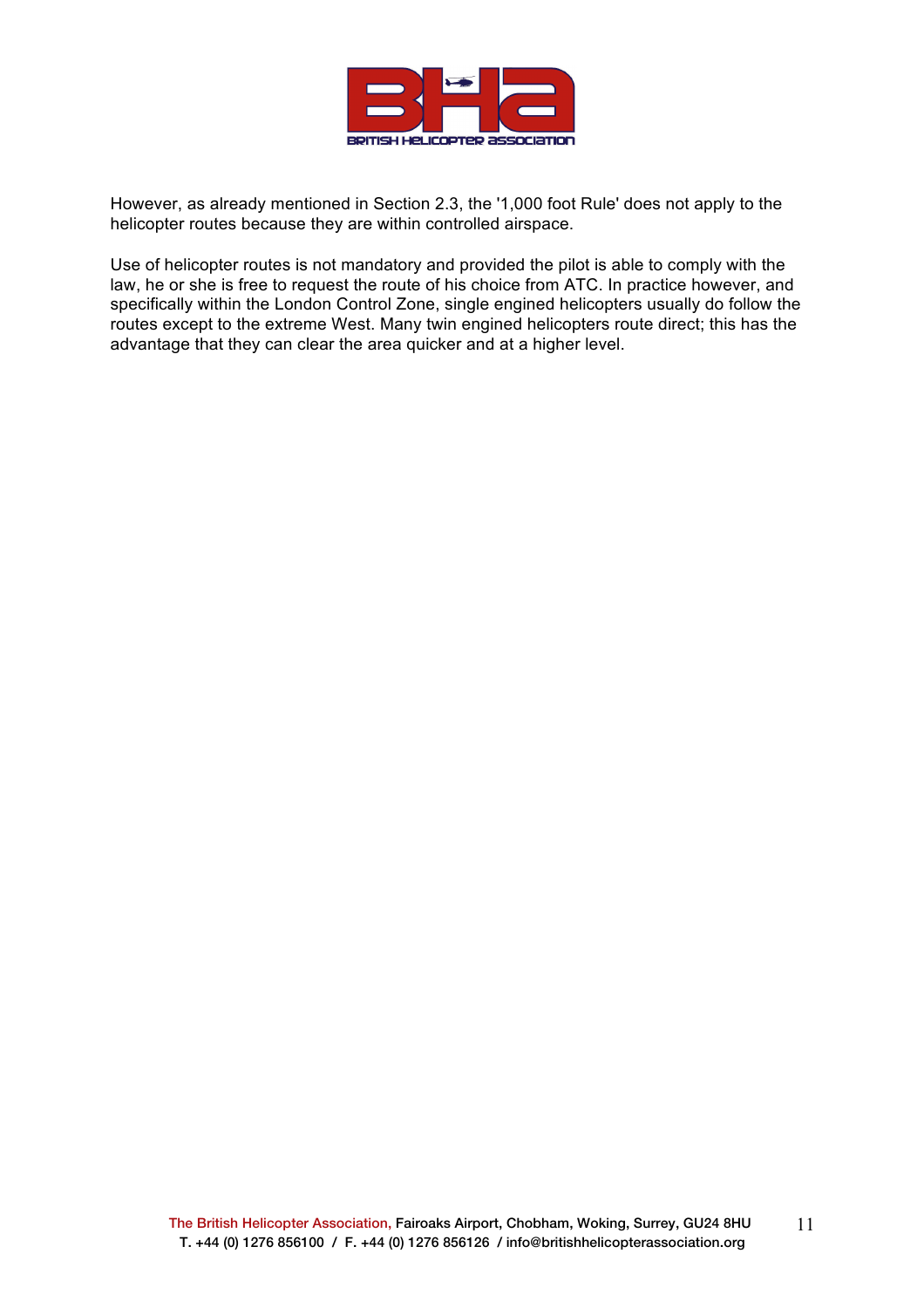

# **SECTION 4 - PLANNING LEGISLATION**

# **4.1 Permanent Landing Sites**

Permanent sites are generally regarded as those which have been granted planning consent by a local authority and those which are licensed by the CAA. There are only two heliports in the UK which currently hold CAA licences: these are the The London Heliport at Battersea, and Penzance Heliport in Cornwall. It is a prerequisite that scheduled services can only operate from CAA licensed airports/heliports; this is the reason why Penzance is licensed. Helicopters can of course land at most fixed wing airfields, both licensed and unlicensed.

# **4.2 Planning Applications For Helicopter Landing Sites**

The Department of the Environment Planning Policy Guidance Paper 'Planning and Noise' (PPG24 of September 1994) states:-

"When determining a planning application for a heliport the predicted noise should not be assessed in isolation - account should be taken of local circumstances including the existing level of noise disturbance in the area surrounding the site and factors such as whether the area is already exposed to noise from fixed-wing aircraft. Local planning authorities will need to consider the effect of further disturbance resulting from the proposal."

Planning powers are concerned with the use of land. It is therefore not appropriate to seek to impose planning conditions to control the movement of, or noise emitted by, aircraft in flight. Powers are contained in Civil Aviation legislation for control of aircraft noise during landing and take off. (See Section 5.5).

# **4.3 Temporary Landing Sites**

Under Part 4, Class B of Schedule 2 of the Town and Country Planning General Development Order 1988, helicopters are permitted to take off and land at temporary sites provided the site is not used for more than 28 days in any one calendar year. The operator must also have permission from the owner of the site.

However, local planning authorities do have powers under Article 4 of the GDO to make a direction withdrawing these rights and requiring a planning application to be made for continued use of the site. If the direction is to remain in force for more than six months, approval from the Secretary of State for the Environment is required. If planning permission is refused or granted subject to conditions, compensation may be payable.

### **4.4 Private Landing Sites**

Helicopters may operate from the gardens of private houses without planning consent provided the landing site is within the curtilage of the property. Even though an owner of a property may also own an adjoining field, its use as a landing site would require planning consent as the field falls into the category of open land. Helicopter operations from it would constitute a change to the conditions of use requiring planning consent. However the field could be used under the rules for temporary sites i.e. for not more than 28 days in any one calendar year (see Section 4.3 above).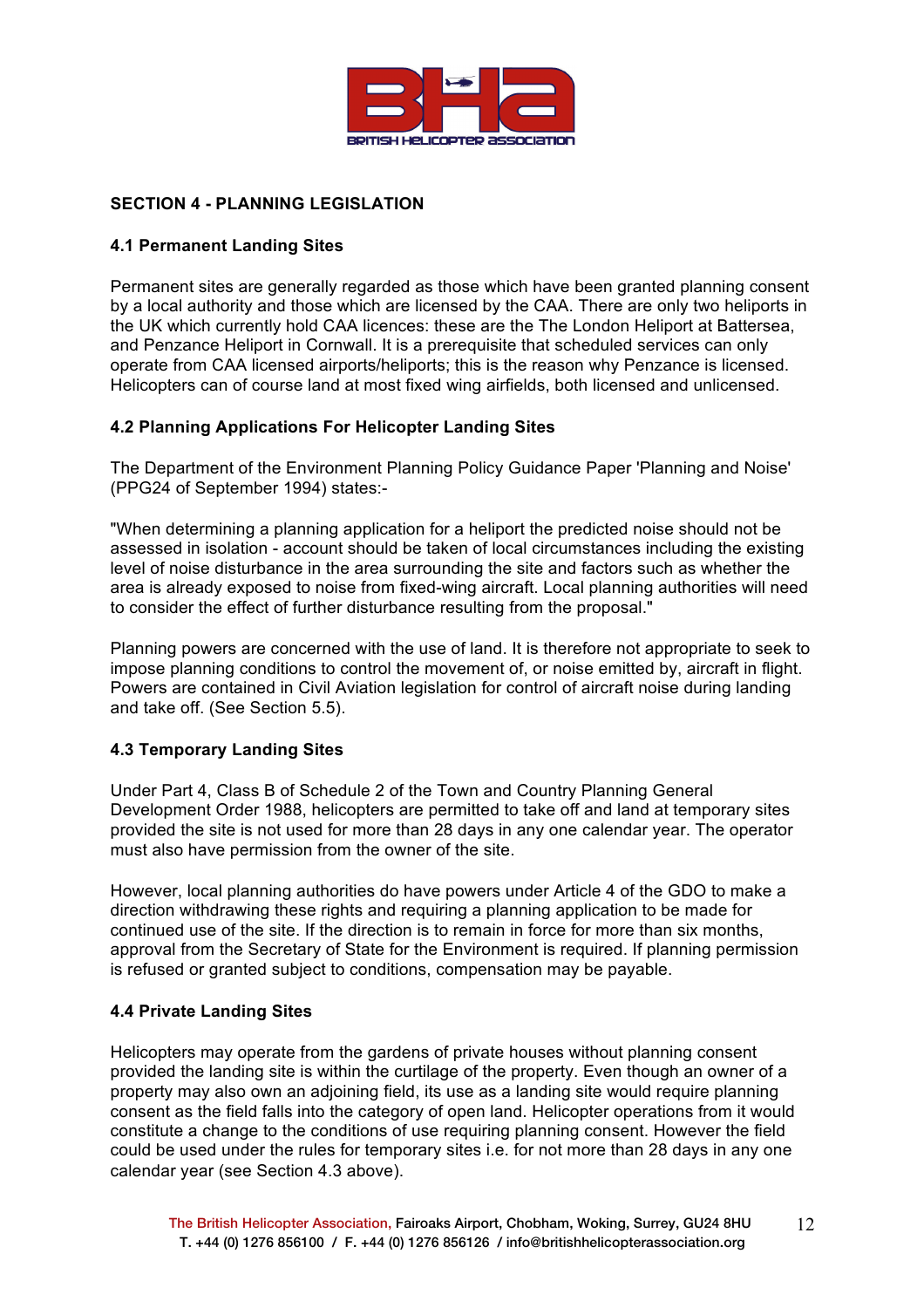

Although planning consent is not normally required for helicopter operations from private property, the construction of hard standing e.g. a concrete landing surface as well as the installation of landing lights and the erection of a hangar or barn in which to house the helicopter, may be regarded as development by the local planning authority for which planning consent would be required.

Generally, planning consent is not required for helicopter operations from commercial premises such as factories, offices and hotels where these are ancillary to the principal use of the land. However, should the size of a helicopter operation overtake that of the original business, it could be seen to constitute a change in the conditions of use in which case planning consent would be required.

All landing sites located in urban and congested areas, whether they be permanent, temporary or private require the prior written permission of the CAA before they can operate (see Section 2.3 above).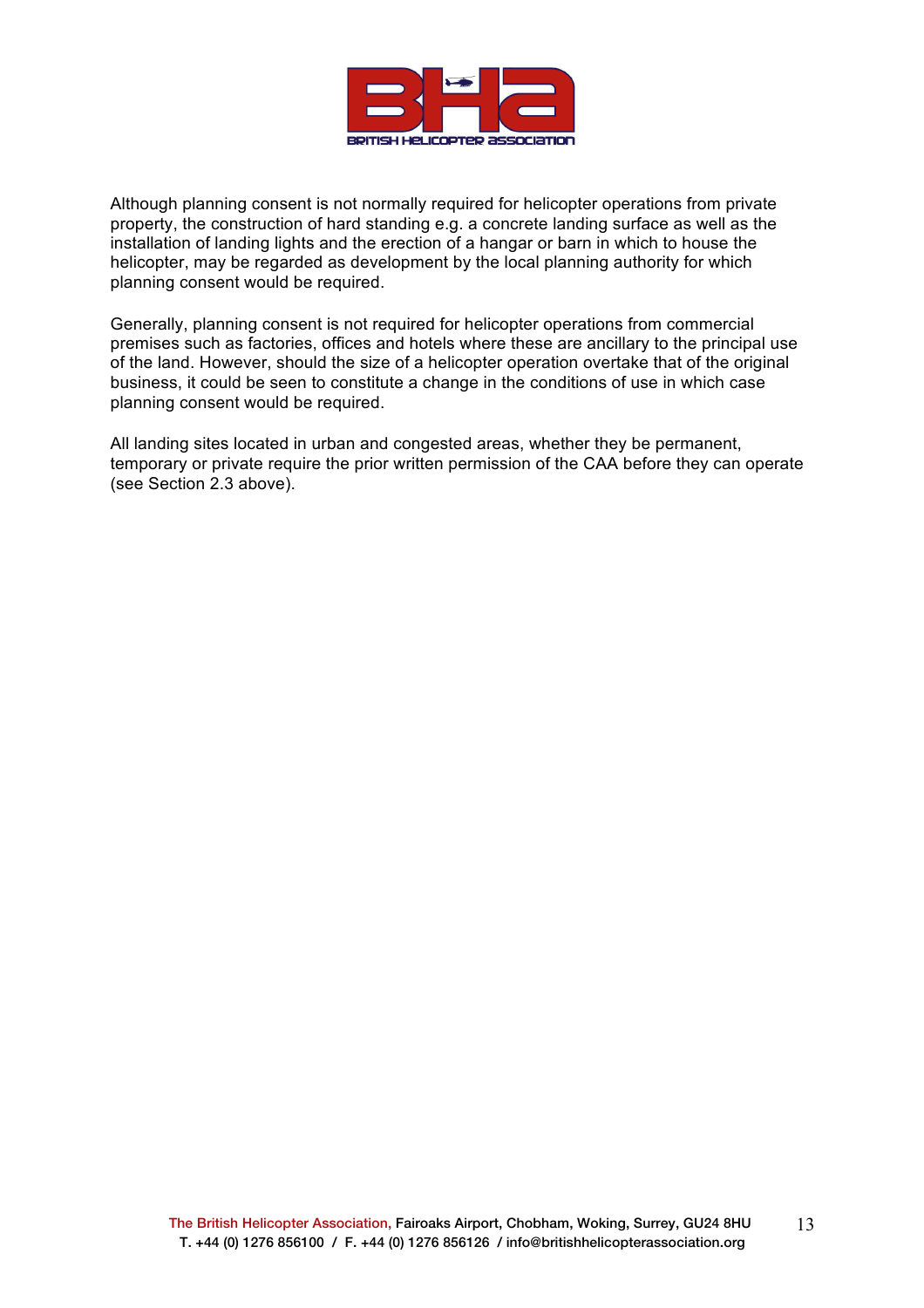

# **SECTION 5 - ENVIRONMENTAL ISSUES**

# **5.1 Noise Made By Helicopters In Flight - Civil Aviation Act 1982**

It is well known, but worth repeating, that under Section 76 of the Civil Aviation Act 1982, no action lies in respect of trespass or nuisance by reason of the flight of an aircraft over any property where the aircraft is flown reasonably in accordance with the standards of good airmanship having regard to the circumstances.

# **5.2 Noise At The Heliport/Helipad**

Section 77 of the Civil Aviation Act 1982 precludes persons from claiming damages under common law for nuisance in respect of noise and vibration at a CAA licensed heliport provided the relevant requirements and conditions laid down in the ANO are met. Furthermore, the combined effect of Section 78 of the Act and Regulation 13 of the Air Navigation (General Regulations) 1993 is to extend the immunity in respect of noise and vibration caused by:-

- helicopters landing and taking off;
- helicopters moving on the ground or water:
- engines in the aircraft being operated for the purpose of ensuring their satisfactory performance, bringing them to a proper temperature in preparation for, or at the end of, a flight, or ensuring that the instruments, accessories or other components of the aircraft are in a satisfactory condition.

In the case of unlicensed heliports and landing sites, individuals are able to pursue a claim for noise nuisance under common law but, as already stated in Section 5.1 above, this does not extend to helicopters in flight.

### **5.3 Helicopter Noise Certification**

It is a mandatory requirement that, prior to the issue of a Certificate of Airworthiness of a new type of helicopter, it meets certain internationally agreed noise standards. The standards are laid down by the International Civil Aviation Organisation (ICAO), to which the UK is a signatory, and involve noise measurements whilst the helicopter is landing, taking off and overflying at its maximum permitted all-up weight. Larger types of helicopter are permitted to make more noise in the same way that large fixed wing aeroplanes are permitted to make more noise than smaller ones. A copy of Schedule I Part IX of the Air Navigation (Noise Certification) Order 1990 - Noise Standards Required for Issue of a Noise Certificate to Helicopters Specified in Article 6(10) - is shown at Appendix A. All current light types of helicopter meet these standards. For the future the European Joint Aviation Authorities will set the standards through the medium of Joint Aviation Requirement (JAR) 36.

### **5.4 Methods of Measuring Helicopter Noise**

In the past, the use of contours based on the Noise and Number Index (NNI) was the recognised method of measuring the degree of disturbance caused by helicopters. However this method has been superceded in favour of Leq contours on grounds that they are more appropriate to modern conditions than the NNI.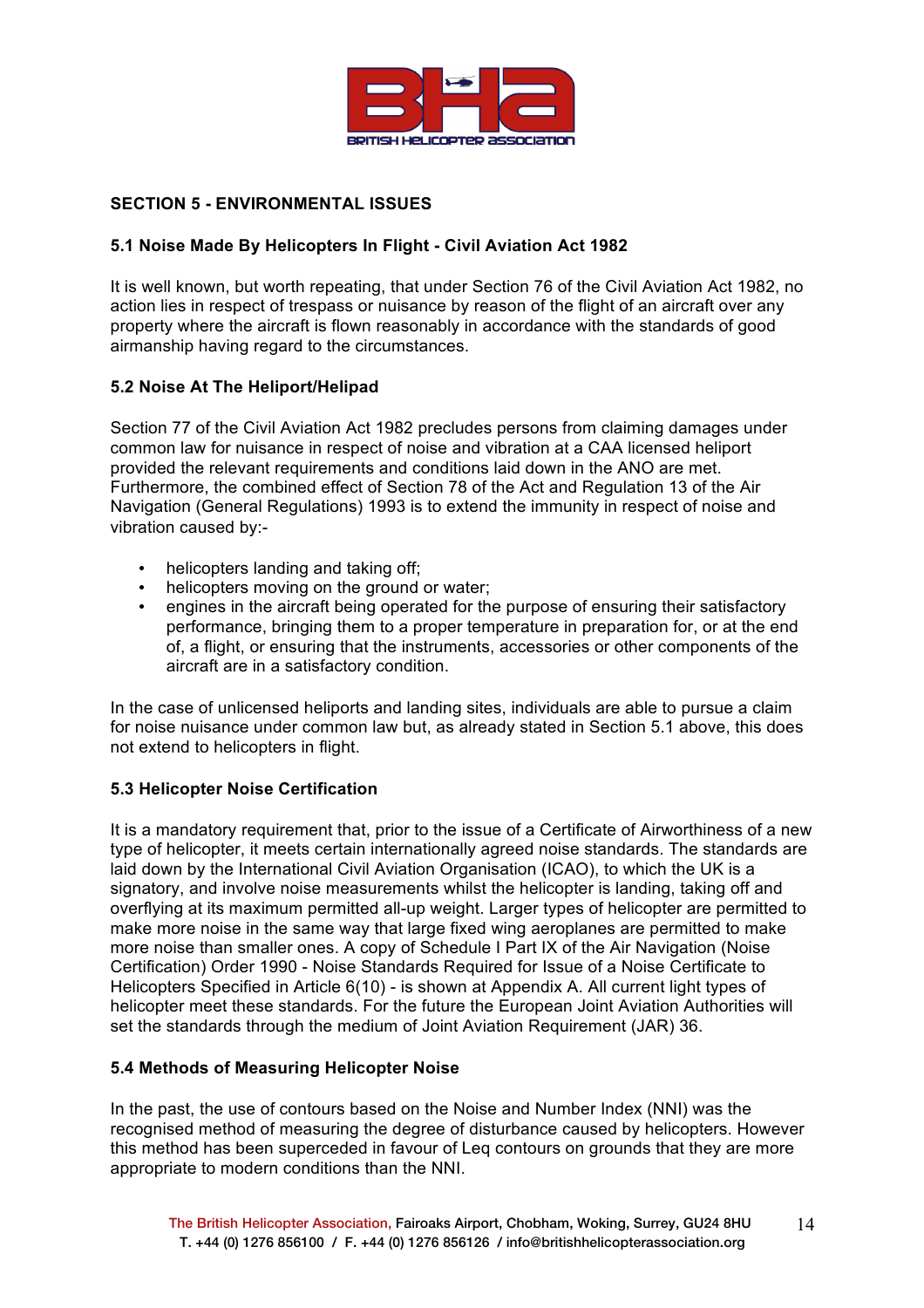

Following a Public Inquiry in 1991 into a proposal to develop a heliport near Cannon Street station in London, the Secretary of State for the Environment asked the Secretary of State for Transport to develop a more robust means of assessing urban helicopter noise impact. This work, carried out between 1992 and 1995, included development of a helicopter noise contour model (HCON) by the Civil Aviation Authority (CAA) which calculates the Leq (dBA) noise contours taking account of various features that distinguish helicopter noise from the noise of fixed wing aircraft. Important among these are different directional characteristics from helicopter movements within the heliport boundary (ie: hover, ground-taxi and idle).

Helicopter noise characteristics not only differ markedly from type to type; they are also extremely sensitive to flight configuration, particularly during manoeuvres involving accelerations and turns. Because of these effects, helicopter noise contours are much more difficult to model accurately than those around conventional airports. Although HCON is very flexible with regard to the amount of detail it can accommodate, its output is only as good as the input data upon which it relies, and this is rather limited. For example, in its current form HCON would be of limited use for evaluating a specific heliport proposal (ie: at a specific location involving specific helicopter types and operating procedures in the presence of particular buildings and other features that affect sound propagation). If required for such applications, it would, as a minimum, have to be 'calibrated' by flight tests (ie: at the actual site or at other suitable representative locations) and supplemented by helicopter specific data (eg: from the manufacturers).

# **5.5 Control of Aircraft Noise**

The Department of the Environment Transport and the Regions (DETR) issued an up-dated consultation document "Control of Aircraft Noise" in July 2000. A relevant extract reads:

"9. The 1991 consultation also asked for views about the possibility of extending the Environmental Protection Act 1990 so that it applied to temporary sites used by helicopters. The responses to this consultation showed no evidence of persistent or widespread problems at temporary and private helicopter sites and it was decided that an amendment to the Act would not be justified. Also, given the limited extent of the problem, it was felt that regulating the use of helicopter sites through a local authority licensing system would be too bureaucratic and expensive and would remove helicopters' flexibility of operation. Since 1991, there has been no obvious increase in problems at temporary and private sites, so we are not considering any new provisions to restrict or regulate the use of these sites used for helicopters or other aircraft.

"10. The essence of our proposals is that matters should be resolved locally (and where possible amicably) between the parties. We therefore propose that noise amelioration schemes should have the status of agreements between aerodromes and their users, subject to civil rather than criminal sanctions in the event of dispute."

The BHA supports the proposals contained in this document.

### **5.6 Some Comments on Helicopter Noise**

The subject of helicopter noise is complex. Evidence shows that there are a number of factors which have given the helicopter a poor public perception.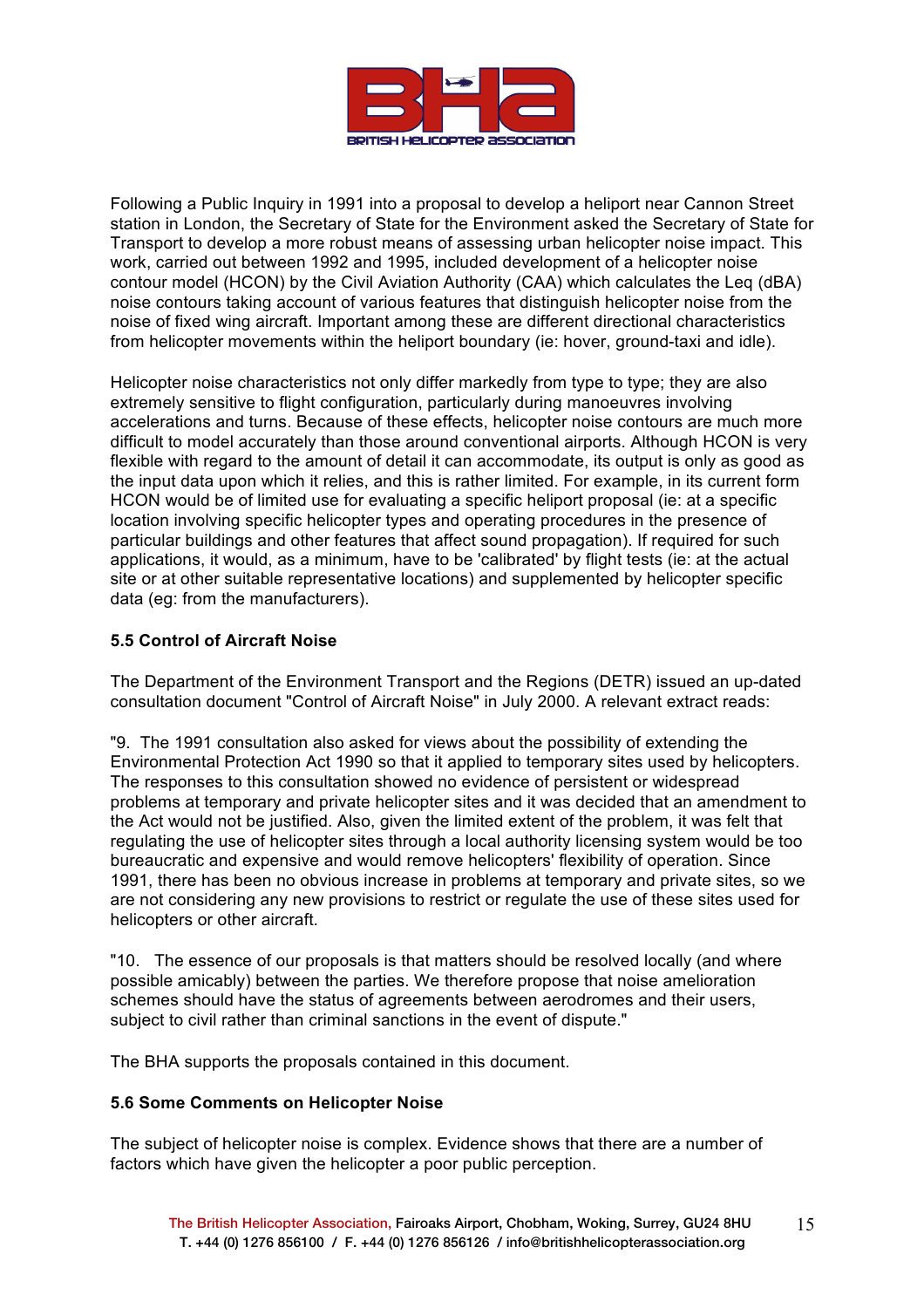

A survey in the USA conducted by the Helicopter Society of America which asked residents adjacent to heliports what they disliked most about helicopters showed that 'noise' as such came about half way down the list. Surprisingly, safety came bottom but intrusiveness or the invasion of privacy came top.

A study of Community Disturbance Caused by General and Business Aviation Operations (published by the Department of Transport, 1988, £8.95) indicated that noise disturbance was particularly strongly influenced by public perceptions of the nature and conduct of flying activities.

Thus to some extent the type of mission upon which a helicopter is engaged has a direct bearing on public reaction. Those engaged on police or ambulance work appear to be more acceptable in the eyes of the public than those carrying key staff of large commercial companies. Filming and survey work can also cause problems, especially if the helicopter is either hovering over the same spot for long periods, or is operating in a confined area. The BHA has prepared three Codes of Conduct for Helicopter Pilots; one covering general operations; a second specifically for aerial work and photography over urban congested areas; and a third for helicopter operations in National Parks. These are shown at Appendices B, C and D respectively.

### **5.7 Complaints about Helicopter Operations and Noise**

One way of gauging public reaction is by the level of complaints, but it is hard to attach any statistical evidence to the number of complaints received about aircraft noise. In recent years there appear to have been relatively few complaints concerning helicopters made to either the DETR or to local authorities.

Individuals wishing to make representations about policy aspects of civil helicopter operations can do so by telephoning the DfT's Aviation Environmental Division (AED) (020 7944 5796). Similarly the Home Office Police Aviation Advisor (020 7217 8293) may be contacted over policy for police helicopters and the Ministry of Defence (020 7218 4664) for military helicopters. Complaints about noise should be made to the relevant local authority, police force or military air station. It is better to do this as soon as possible after, or even during the event.

If any helicopter is thought to be flying dangerously or is for an other reason outside the law the Air Regulation Enforcement and Investigation Branch of the Civil Aviation Authority may be contacted at CAA House, 45-59 Kingsway, London WC2B 6TE (Tel: 020 7379-7311).

The British Helicopter Association (Tel: 01276-856100) may be able to help identify a civil helicopter if an accurate description of the time, place and aircraft can be given.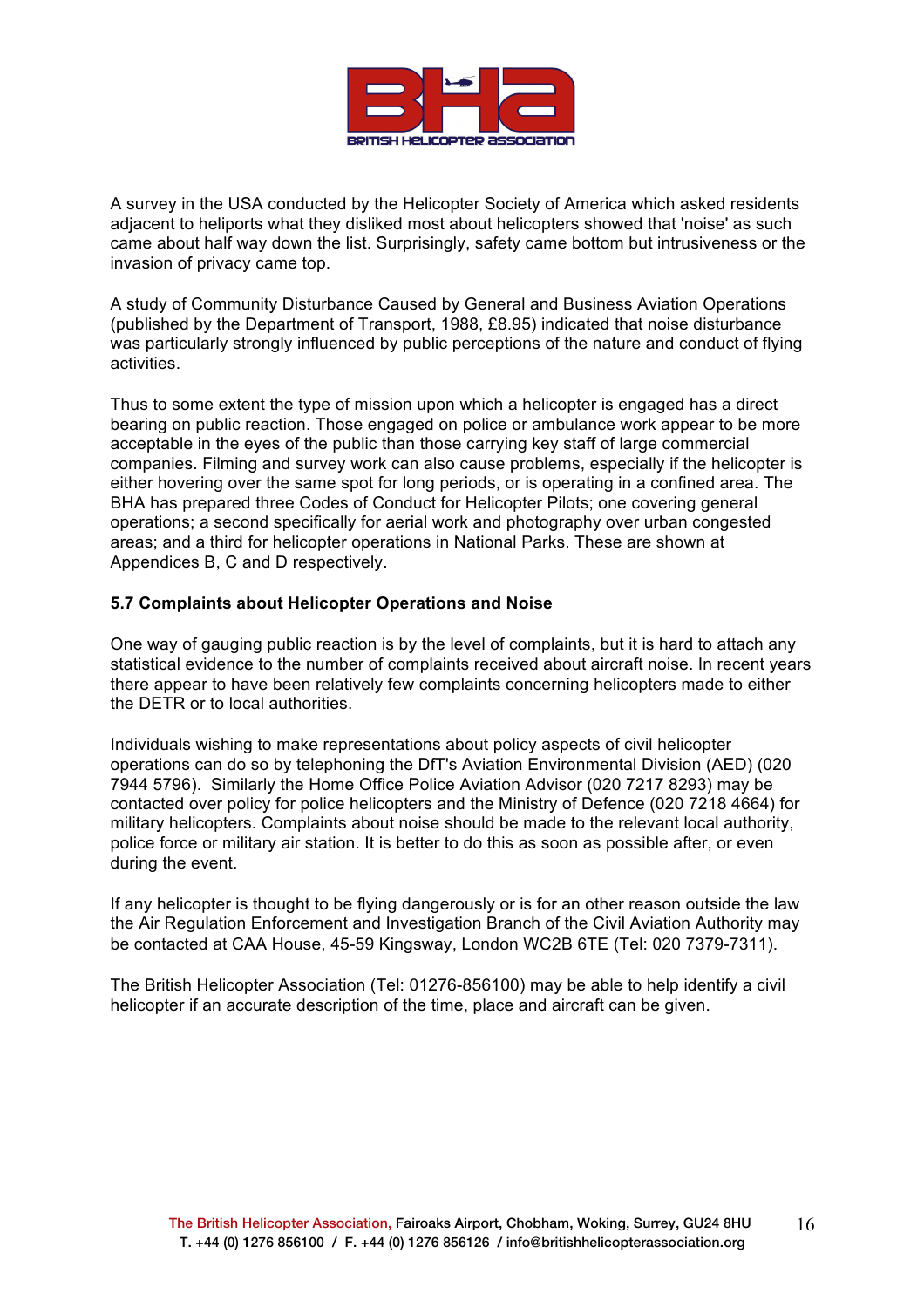

# **APPENDIX A**

# **EXTRACT FROM THE AIR NAVIGATION (NOISE CERTIFICATION) ORDER 1990**

Noise Standards Required for Issue of a Noise Certificate to Helicopters Specified in Article 6(10)

1 In this Part of this Schedule -

`the noise certification reference conditions' means conditions in which -

(i) atmospheric pressure at sea level is 1013.25 millibars;

(ii) ambient air temperature is 25° C;

- (iii) relative humidity is 70%;
- (iv) there is zero wind; and

(v) the maximum take-off and landing weights of the helicopter are those at which noise certification is requested by the applicant for the certificate.

`take-off reference procedure' means the procedure specified in BCAR;

`overflight reference procedure' means the procedure specified in BCAR;

`approach reference procedure' means the procedure specified in BCAR.

2 The noise levels required by paragraph 3 of this Part of this Schedule shall be measured at the following points -

(a) on take-off

(i) at a flight path reference point located on the ground vertically below the flight path defined in the take-off reference procedure and 500 metres horizontally in the direction of flight from the point at which transition to climbing flight is initiated in the reference procedure;

(ii) at two other points on the ground symmetrically disposed about the flight path defined in the take-off reference procedure and lying on a horizontal line through the flight path reference point at right angles to the direction of flight at a distance of 150 metres.

(b) on overflight

(i) at a flight path reference point located on the ground 150 metres vertically below the flight path defined in the overflight reference procedure;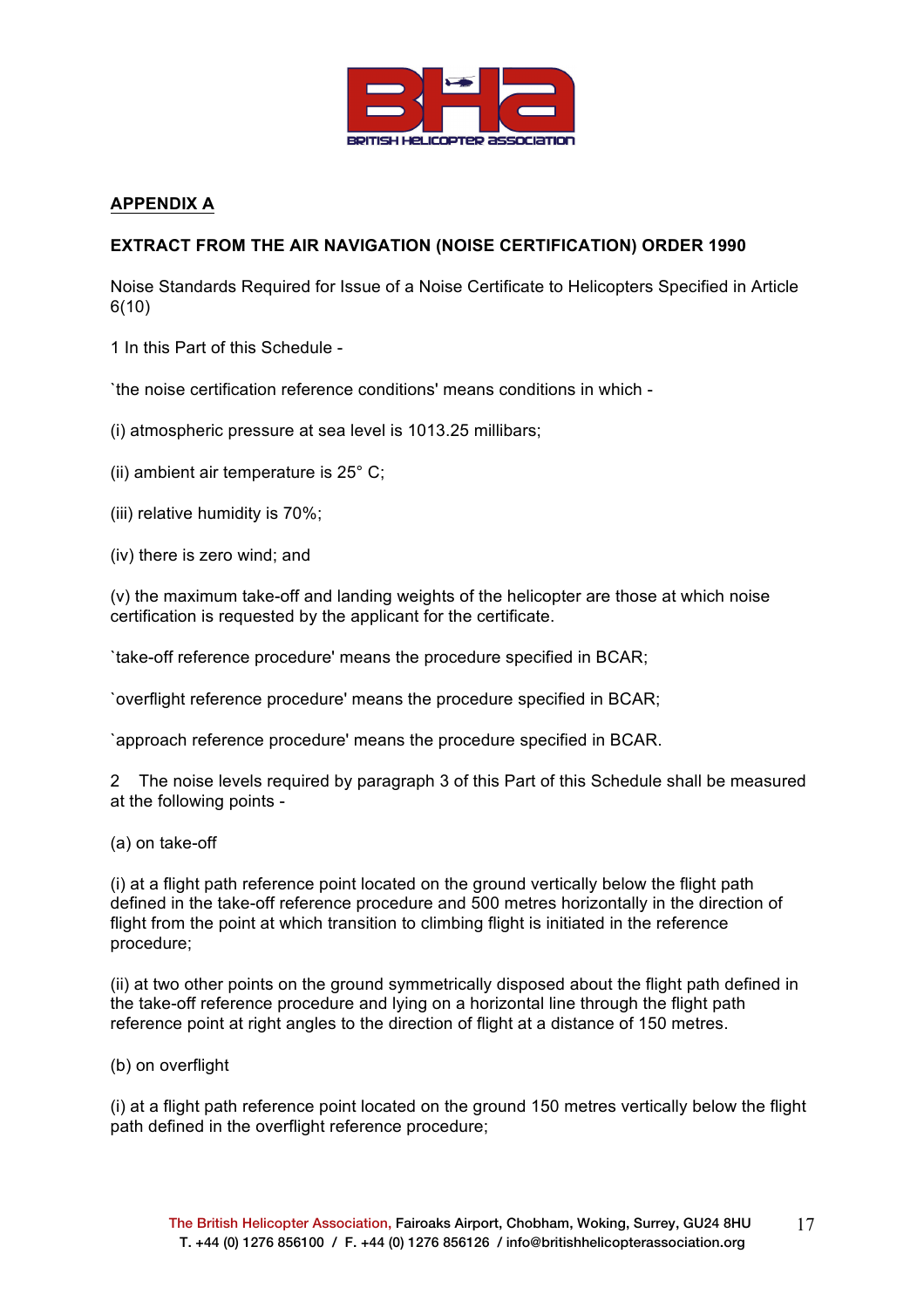

(ii) at two other points on the ground symmetrically disposed about the flight path defined in the approach reference procedure and lying on a horizontal line through the flight path reference point at right angles to the direction of flight at a distance of 150 metres.

(c) on approach -

(i) at a flight path reference point located on the ground 120 metres vertically below the flight path defined in the approach reference procedure;

(ii) at two other points on the ground symmetrically disposed about the flight path defined in the approach reference procedure and lying on a horizontal line through the flight path reference point at right angles to the direction of flight at a distance of 150 metres.

3 (1) Subject to the provisions of paragraph 4 of this Part of this Schedule a helicopter having the maximum total weight authorised specified in the 1st column of the following Table shall not, at the points referred to at (a), (b) and (c) of paragraph 2 of this Part of this Schedule, exceed in the noise certification reference conditions the noise levels specified in relation to those points in the 2nd, 3rd and 4th columns of that Table, as shown by flying trials.

| Maximum total weight<br>authorised of helicopter | Noise level in EPNdB |                 |              |  |
|--------------------------------------------------|----------------------|-----------------|--------------|--|
|                                                  | At point (a)         | $t$ point $(b)$ | At point (c) |  |
| 80 000 kg or more                                | 109                  | 108             | 110          |  |
| 788 kg or less                                   | 89                   | 88              | 90           |  |

**TABLE**

(2) Where the maximum total weight authorised of the helicopter is between the weights specified in the above Table, the noise levels which are not to be exceeded shall vary linearly according to the logarithm of the maximum total weight authorised of the helicopter.

(3) The necessary corrections shall be made where flying trials are carried out in conditions other than the noise certification reference conditions.

4 The noise levels specified in paragraph 3 of this Part of this Schedule may be exceeded at one or two of the measuring points specified in paragraph 2 if -

(a) the sum of the excesses does not exceed 4 EPNdB;

(b) at no measuring point is the excess greater than 3 EPNdB; and

(c) any excesses are completely offset by reductions at the other measuring point or points.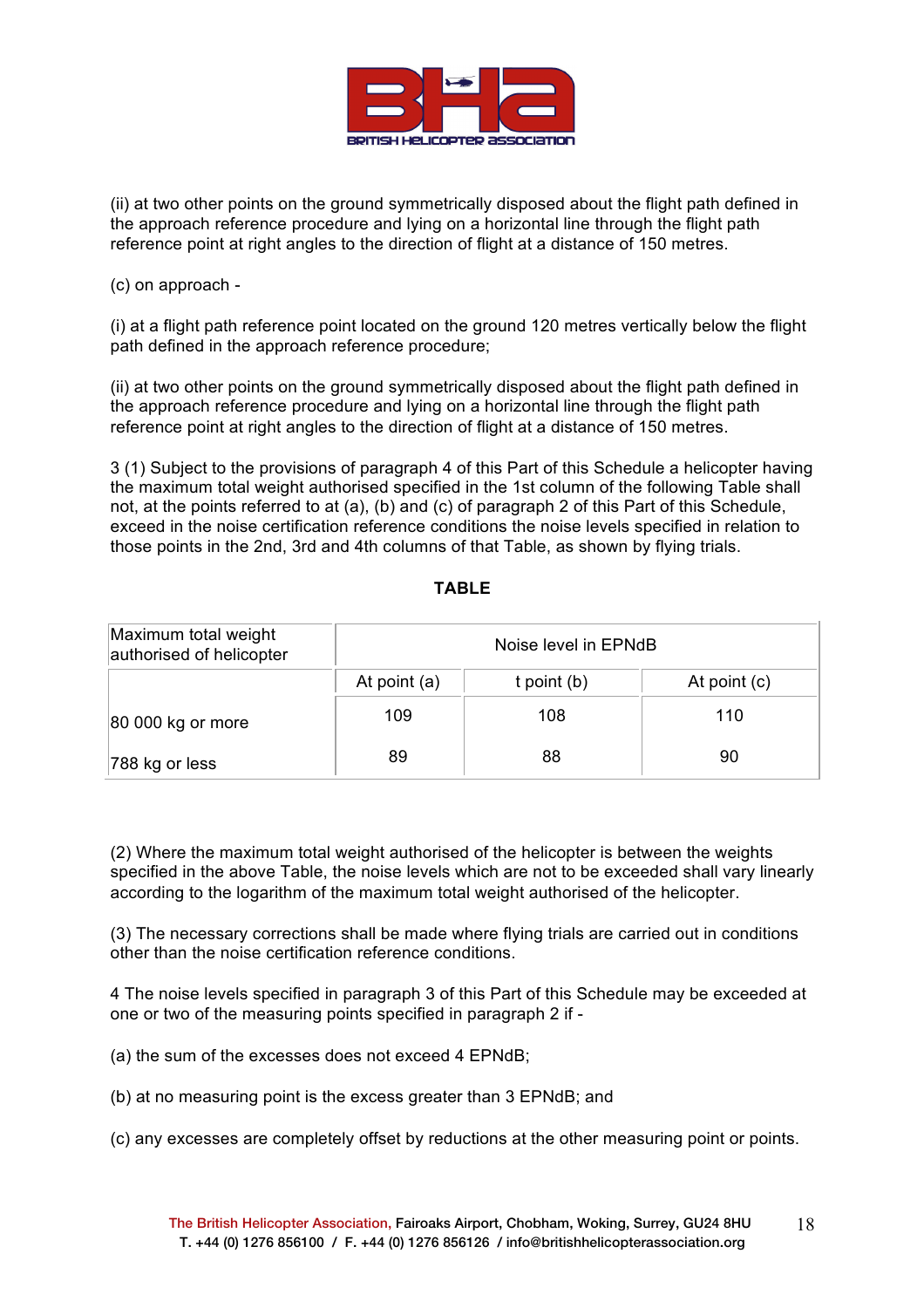

# **APPENDIX B**

# **PILOT'S CODE OF CONDUCT**

1. **ALWAYS FLY AS HIGH AS POSSIBLE** consistent with the weather and other factors. This will reduce your projected noise at ground level, and also give you more scope to find a suitable landing site in the event of an emergency.

2. **ALWAYS AVOID POPULATED AREAS** if possible. You owe it to the public to help to preserve the environment. You will also find more landing sites out in the open in the event of an emergency.

3. **NEVER BANK SHARPLY** if you can avoid it. The sharp deflection from level flight will cause a rise in your aircraft's noise signature.

4. **ALWAYS GET AIRBORNE TO HEIGHT AS QUICKLY AS POSSIBLE** consistent with a safe climb speed. This will reduce your noise footprint and increase your safety.

5. **ALWAYS LAND AS QUICKLY AS POSSIBLE** once you know your landing area is clear. Again this will limit your noise footprint and please both your passengers and air traffic control.

6. **NEVER STRAY FROM ACKNOWLEDGED ROUTES** or you are sure to be spotted and risk complaint. Short cuts could prove to be an aggravation to you as well as those on the ground.

7. **ALWAYS WARN PEOPLE OF YOUR ARRIVAL IF POSSIBLE** if you want to be welcomed.

8. **ALWAYS TAKE TIME TO TALK TO INTERESTED PARTIES ABOUT HELICOPTERS** The Public's interest in all forms of aviation, especially helicopters, provides a great opportunity to extol the virtues of rotorcraft.

### 9. **LOWER YOUR CRUISE SPEED BY 5-10 KNOTS OVER NOISE SENSITIVE AREAS**

### 10. **FOLLOW HIGH AMBIENT NOISE ROUTES WHEREVER POSSIBLE**

This Code of Conduct is applicable to all civil pilots, commercial or private, and is aimed at showing an environmentally conscious public that helicopter operators are also aware of the need to preserve the environment from unnecessary noise intrusion. The whole helicopter industry must demonstrate a responsible and co-operative attitude to this situation, and it can best be done by observing the Code of Conduct at all times, but particularly in congested urban areas.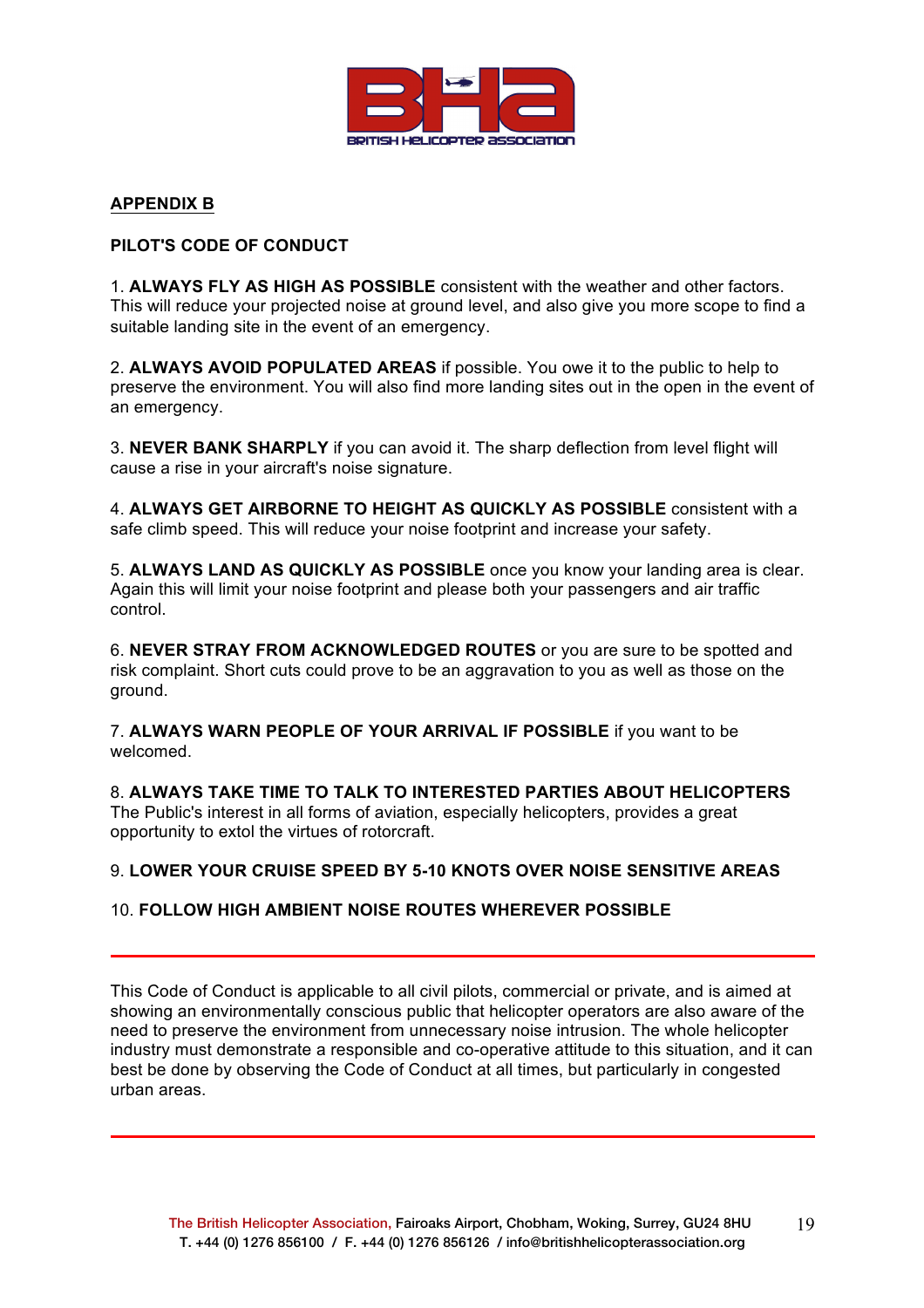

# **APPENDIX C**

# **PILOT'S CODE OF CONDUCT FOR AERIAL PHOTOGRAPHY AND SIMILAR AERIAL WORK FLIGHTS OVER CONGESTED AREAS**

In addition to any conditions stipulated by the Civil Aviation Authority, in respect of a permission:

1. Flights should not be made lower than 800ft above ground level, and no closer to any person or structure than 500ft. At 800ft AGL, the maximum duration of the flight should not exceed 5 minutes in any one area.

2. If a minimum height of 1,300ft above ground level can be maintained, the duration may be extended to 15 minutes.

3. Following a flight in a given area, no return may be made to the same area in less than 1 hour.

4. Other areas may be operated, provided centres of operation are no closer than 4 nautical miles.

5. Operations prior to 0700 and after 1700 are to be avoided.

6. Operators should undertake to inform local agencies of their intended operation, e.g. police, local airfield, and if possible local media and residents. Pilots should attempt to minimise any local inconvenience.

7. These restrictions do not apply in three cases:

a) Flights in connection with major national sporting events, e.g. cup final, boat race, etc.

b) Flights for major productions, provided that extensive written warnings and explanations can be circulated in the days preceding the event. Contact telephone numbers should be included.

c) Flights made on behalf of a Police Authority.

8. No such flights whatsoever should take place on Christmas Day.

This Code of Conduct was drawn up under the auspices of the BHA Special Events Working Party. It aims to reduce any possible noise intrusion caused by such flights.